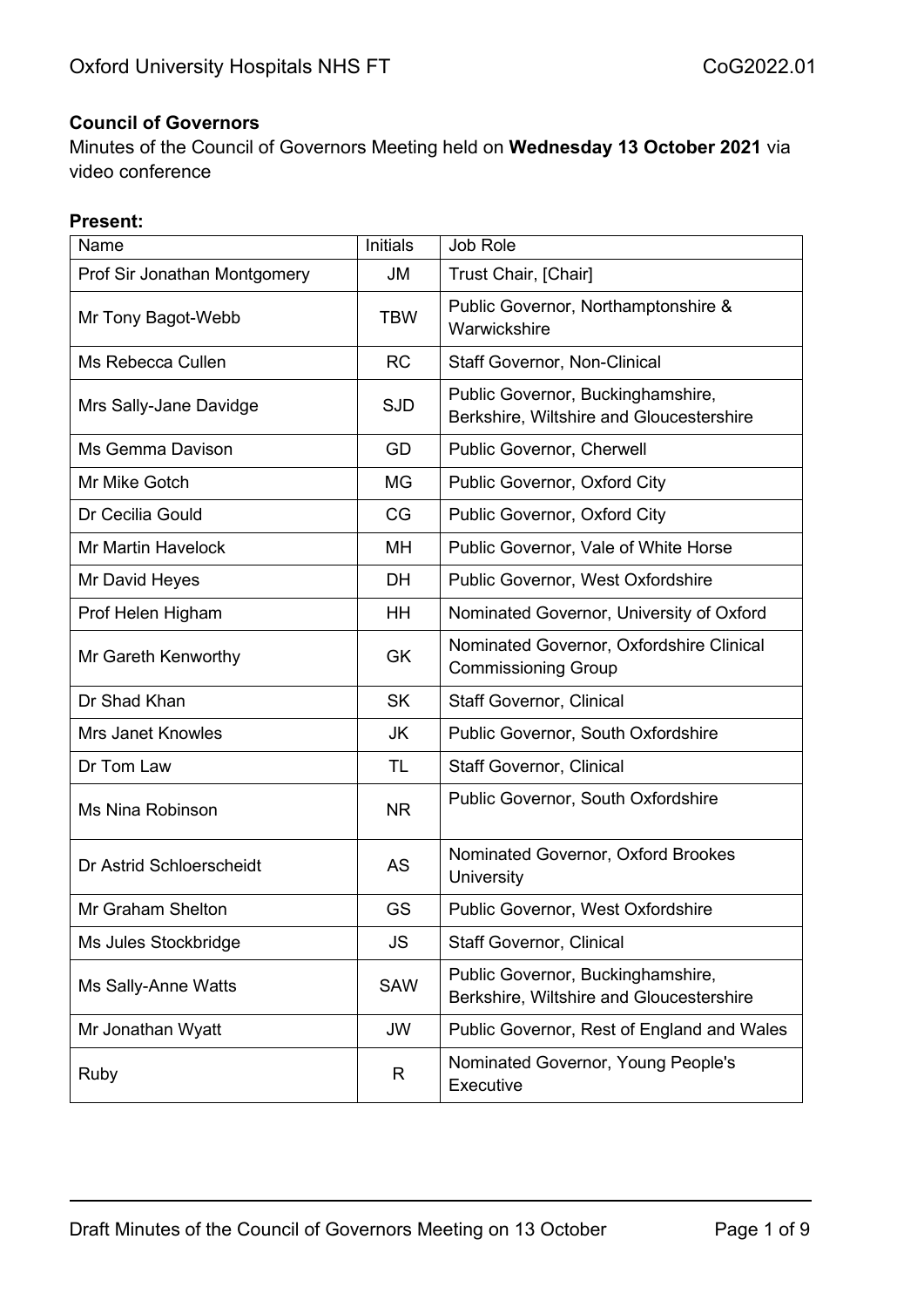### **In Attendance:**

| <b>Caroline Rouse</b>      | <b>CR</b>  | <b>Foundation Trust Governor and Membership</b><br>Manager, [Minutes]              |
|----------------------------|------------|------------------------------------------------------------------------------------|
| Mr Jason Dorsett           | JD         | <b>Chief Finance Officer</b>                                                       |
| Ms Sam Foster              | <b>SF</b>  | <b>Chief Nursing Officer</b>                                                       |
| Ms Paula Hay-Plumb         | <b>PHP</b> | <b>Non-Executive Director</b>                                                      |
| Ms Sarah Hordern           | <b>SH</b>  | <b>Non-Executive Director</b>                                                      |
| Ms Laura Lauer             | LL         | Deputy Head of Corporate Governance                                                |
| Ms Viv Lee                 | VL         | <b>Childrens Patient Experience and Child</b><br>Mortality, Childrens Safeguarding |
| Ms Katie Kapernaros        | <b>KK</b>  | <b>Non-Executive Director</b>                                                      |
| <b>Ms Sara Randall</b>     | <b>SR</b>  | <b>Chief Operating Officer</b>                                                     |
| Mr Terry Roberts           | <b>TR</b>  | <b>Chief People Officer</b>                                                        |
| Prof Tony Schapira         | <b>TS</b>  | <b>Non-Executive Director</b>                                                      |
| Dr Neil Scotchmer          | <b>NS</b>  | <b>Head of Corporate Governance</b>                                                |
| <b>Prof Gavin Screaton</b> | GSc        | <b>Non-Executive Director</b>                                                      |
| Mr Ash Soni                | AS         | <b>Non-Executive Director</b>                                                      |
| Ms Anne Tutt               | AT         | <b>Non-Executive Director</b>                                                      |
| <b>Mr David Walliker</b>   | <b>DW</b>  | Chief Digital and Partnership Officer                                              |
| Ms Joy Warmington          | <b>JW</b>  | <b>Non-Executive Director</b>                                                      |
| Ms Eileen Walsh            | <b>EW</b>  | <b>Chief Assurance Officer</b>                                                     |

# **Apologies:**

| Mr Stuart Bell CBE   | <b>SB</b>  | Nominated Governor, Oxford Health<br><b>Foundation Trust</b>                  |
|----------------------|------------|-------------------------------------------------------------------------------|
| Mr Giles Bond-Smith  | <b>GBS</b> | <b>Staff Governor, Clinical</b>                                               |
| Ms Claire Flint      | <b>CF</b>  | Non-Executive Director                                                        |
| Mrs Jill Haynes      | JH         | Public Governor, Vale of White Horse                                          |
| Mr Bruno Holthof     | <b>BH</b>  | <b>Chief Executive Officer</b>                                                |
| Mrs Anita Higham OBE | AH         | Public Governor, Cherwell                                                     |
| Prof Meghana Pandit  | <b>MP</b>  | <b>Chief Medical Officer</b>                                                  |
| Mrs Susan Woollacott | <b>SW</b>  | Public Governor, Buckinghamshire,<br>Berkshire, Wiltshire and Gloucestershire |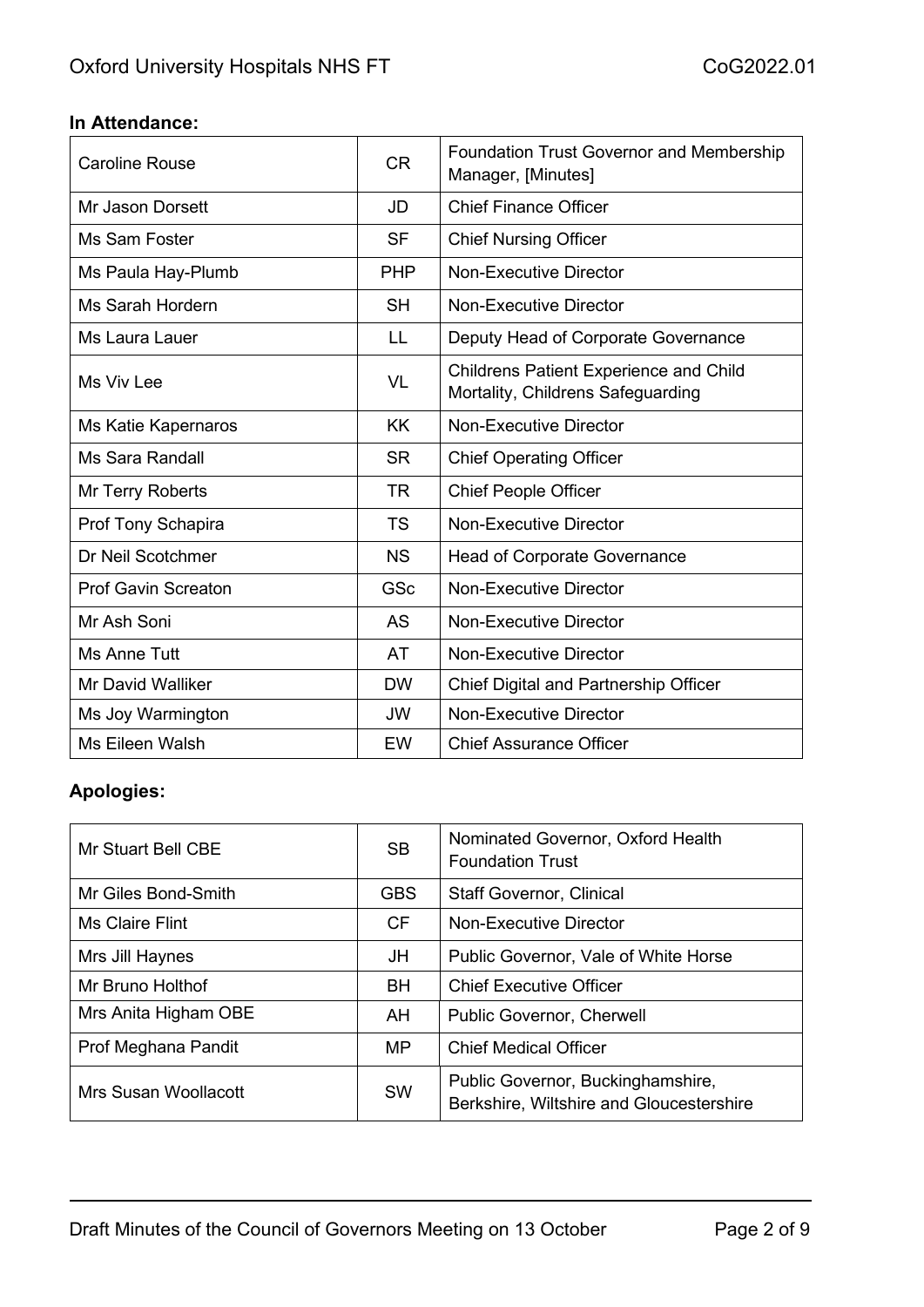### **CoG21/10/01 Welcome, Apologies and Declarations of Interest**

- 1. Apologies were received from Stuart Bell, Sue Woollacott and Giles Bond-Smith.
- 2. AT's interest as a Trustee for Oxford Hospitals Charity was noted.

# **CoG21/10/02 Minutes of the Meeting Held on 14 July 2021**

3. The minutes were confirmed as an accurate record of the meeting.

# **CoG21/10/03 Minutes of the Meeting Held on 21 September 2021**

4. JW noted that he had been present at the 21 September meeting, but that this had not been recorded. The minutes were otherwise confirmed as an accurate record of the meeting.

### **CoG21/10/4 Action Log and Matters Arising**

- 5. JM requested that governors who hadn't already indicated to CR whether they were happy to share their contact details should do so.
- 6. JM reported that governors had confirmed via electronic circulation that they wished CG to remain as Lead Governor until the conclusion of election the following year.
- 7. SF provided an update on the implementation of ANPR and indicated that this had largely proceeded successfully.

### **CoG21/10/5 Chair's Business**

- 8. JM confirmed that letters had been sent to governors whose term of office ended on 30 September 2021 regarding their co-option back to the Council until 31 March 2022. JM noted that apart from Rosie Herring, who had a conflict of interest having accepted a position on West Northamptonshire People Overview and Scrutiny Committee, all governors had accepted. JM expressed his thanks to Rosie for her commitment as a governor of OUH and all she has done for the Trust having been a governor since 2015.
- 9. JM noted that the recommendations of the working group looking at future arrangements for meetings would be discussed later on the agenda.
- 10. In relation to the ICS, JM reported that senior appointments were not completed, but that governors would be kept updated once announcements were made.
- 11. JM noted that TBW had sent him some correspondence regarding a novel therapy which has been approved nationally. JM said that he would brief TBW once he has more information on local arrangements in relation to this.

#### **CoG21/10/6 Financial Governance Review**

12. JM informed governors that it was important for OUH to follow up on the Deloitte Report to ensure that the Trust learnt from this review.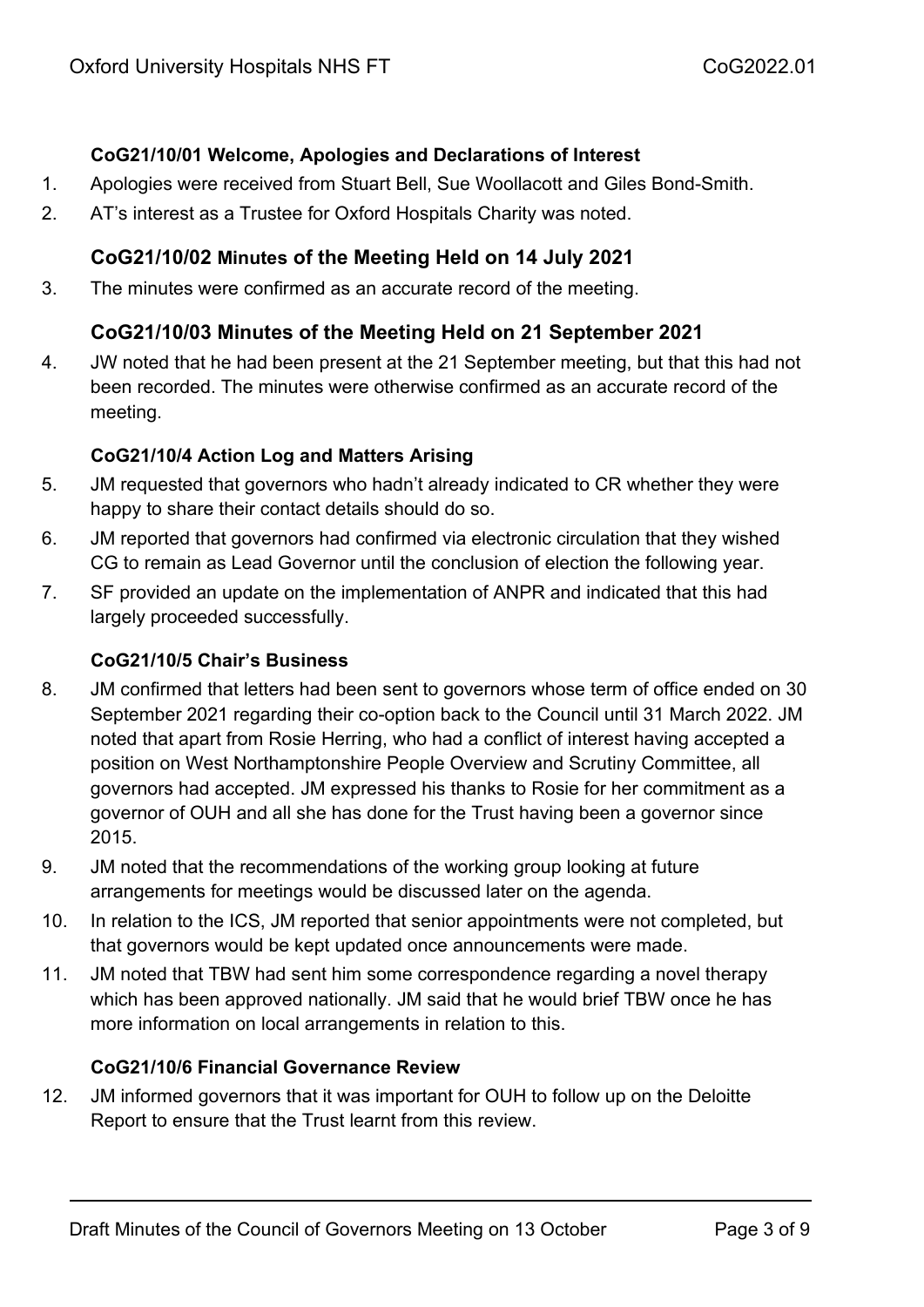- 13. JD explained that the scope of the work had been to look at the financial performance and governance during 2019/20; to look at the budget setting process and to analyse the performance and to make recommendations on financial governance and reporting.
- 14. The focus had been on what improvements could be made to current arrangements given that some issues had been addressed and that the context had changed with the advent of the Covid pandemic.
- 15. The report was an external one, requested by NHSE/I and with the ICS represented on the steering group.
- 16. As background JD noted that in 2019/20 the Trust didn't deliver its budget or forecast and had a £12 million deficit. He noted that the key issue for NHSE/I and the Board was not the scale of the deficit, but the fact the Trust experienced challenges in forecasting and controlling it.
- 17. Overall, Grant Thornton had reported that the Trust's core budgeting and planning processes were robust and reasonable and that the assumptions were good.
- 18. The report suggested that more could have been done by the corporate team to work with divisions to develop opportunities to improve finances and by the Board to challenge what was and was not achievable.
- 19. The review identified that there was a mismatch in perceptions between the Trust and NHSE/I and that the Trust's internal reports flagged a more financial risk in the plans than NHSE/I recognised. Although the Trust had concerns about financial risk, NHSE/I had regarded it as a low-risk organisation and had been surprised when risks crystallised even though the Trust had stated that there were challenges.
- 20. It was felt that the Trust was meeting expectations in relation to financial governance, recognising that the Integrated Performance Report continued to be developed with more work needed on the interdependency and triangulation of the various aspects of operational, workforce and financial planning.
- 21. It was recognised that progress had been made since 2019/20 although some initiatives had been delayed by Covid. It was observed that local Integrated Care System arrangements were immature compared with those in other parts of the country.
- 22. There were six improvement areas identified:
	- 1) Strengthening and embedding approach to productivity
	- 2) Management and control of workforce costs
	- 3) Divisional and budget manager understanding, buy in and delivery
	- 4) Understanding and causes of the underlying financial position and costs of delivering services
	- 5) Reporting, analysis and triangulation of operational performance, workforce and finance
	- 6) System development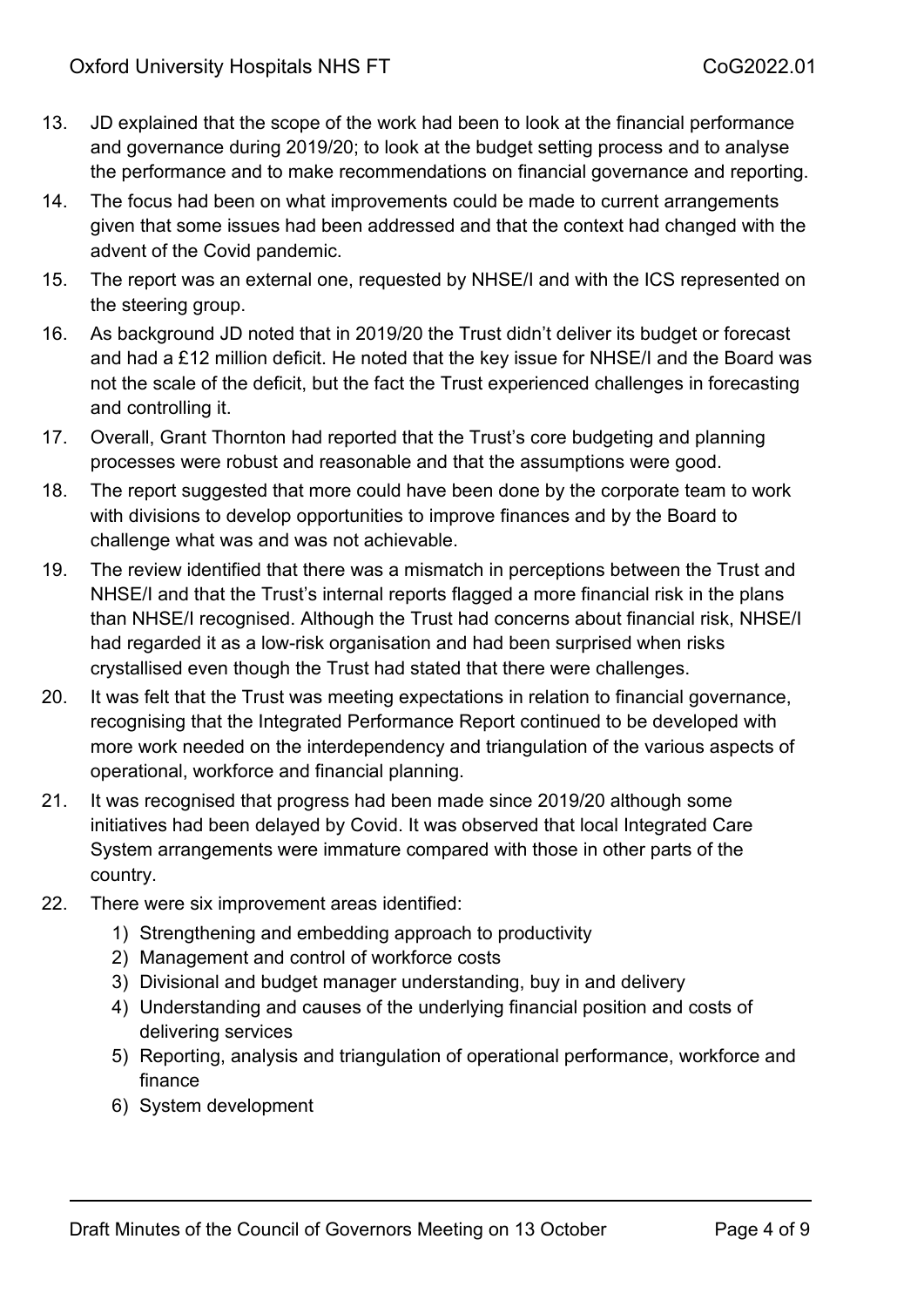- 23. JD explained that an action plan in response to the report had been developed and reviewed by the Board with a more detailed version then taken to the Integrated Assurance Committee including milestones that could be monitored.
- 24. The Council heard that the key requirement was that there was an agreed budget for 2022/23, that budget holders could be held accountable and that this could be delivered against at the end of the year.
- 25. The Chair noted that one challenge would be the need for appropriate governance arrangements at ICS level which were not directly within the Trust's ability to control.
- 26. The Council heard than non-executive directors regarded the process as having been a constructive one and the outcome to be a fair reflection. The action plan was regarded as including positive steps towards the Trust becoming a more financially aware organisation. The emphasis on ensuring commitment from clinical directorates to their agreed budgets was also welcomed.
- 27. JD was asked to comment on how budget holders could be incentivised to own and engage with their budgets. JD explained that the review had revealed gaps in understanding and that he and his deputy were now teaching a half day finance programme which was expected to assist with this. This was welcomed and it was suggested that the training might be made available on My Learning Hub.
- 28. Governors heard that the Trust's efficiency represented an average amongst Shelford organisations but that it performed slightly worse than average on outcome figures.
- 29. The Council noted that additional national funding was often allocated during the year which could make the management of budgets more challenging. Nonetheless it was noted that it was very important that the organisation was able to focus on the underlying financial position.
- 30. JD updated governors on the current financial position, explaining that the Trust had significant financial pressures to be delivered in terms of cost savings though he did not regard these as unrealistic. He noted, however, that the Trust expected to have less funding available in the latter half of the year.

# **CoG21/10/7 Briefing on Horton General Hospital Health Infrastructure Plan Expression of Interest**

- 31. The Chair informed governors that an Expression of Interest (EoI) had been sent to the Department of Health and Social Care (DHSC) for the Health Infrastructure Programme (HIP) and the development of the Horton General Hospital.
- 32. This programme had been set up with a commitment to deliver forty new hospitals by 2030, for which there are eight places remaining.
- 33. It was emphasised that this represented only a step in the process and that the Trust awaited confirmation of the wider long-listing process. Should OUH be successful then a final decision was expected in spring 2022.
- 34. The Council heard that work had been ongoing to develop the Horton General Hospital masterplan for several years. Most recently the Trust had commissioned a full design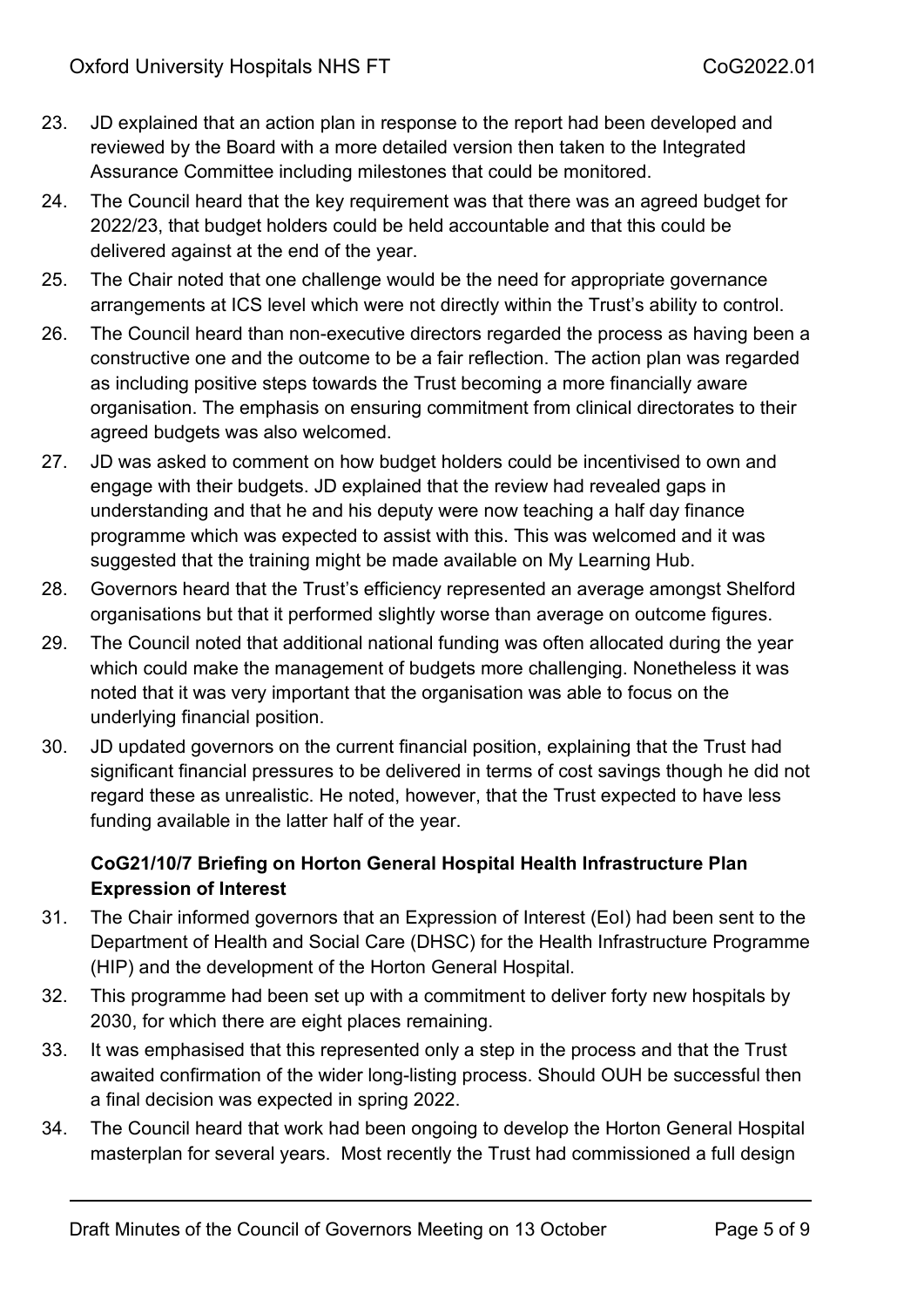feasibility and a high-level Strategic Outline Case with a preferred estates option which had been completed in 2020 in readiness for a potential bid opportunity.

- 35. The Trust would ideally like to replace the Horton in its entirety in order to provide a hospital that could serve a growing population.
- 36. DW noted that it had been difficult to undertake wide stakeholder engagement prior to submission given the national timeframe. The details had, however, been communicated to the Clinical Commissioning Group and to the HOSC. If OUH proceeded to the next stage, however, then a wider stakeholder engagement process would be initiated.
- 37. Governors heard that the preferred option was a three-phase build, with an estimated cost of £706 million.
- 38. In response to a question about whether this approach would be consistent with the vision of the ICS the Chair noted that the design was flexible at this stage but that nothing should stop the Trust from addressing the issues of ED pressures and discharge delays on a system basis.
- 39. It was emphasised that there was a commitment to improving the Horton site but that capital was highly constrained and that, without securing external funding, there was no blueprint to achieve this at that stage.

# **CoG21/10/8 Care Quality Commission Maternity Report**

- 40. SF explained that the Care Quality Commission (CQC) had carried out an unannounced focused inspection of maternity services at the John Radcliffe in May. The Trust had received the CQC report, which had been mentioned at the Annual Public Meeting.
- 41. SF informed governors there had been nine 'must do' and eight 'should do' actions within the recommendations. An overarching action plan was due to be approved with the service the following week, with a number of the actions already taken.
- 42. Actions had focussed on safety culture. There was also a plan in place around documentation and DW's team were undertaking an independent review on the procurement of a maternity electronic patient record.
- 43. It was recognised that the Women's Centre was a very old building and that there were several estates issues around privacy and dignity.
- 44. SF confirmed that work had been completed around baby abduction drills and some estate work to ensure women have a safe and secure environment. There was also support around medicines management and medicines safety.
- 45. A lot of work was also taking place around strengthening an open and transparent culture, with learning from incidents with support from the national team and Health Education England.
- 46. Governors heard that there was significant unplanned absence to the service, with 35% of the staff absent due to sickness, annual leave, increased pressure with maternity leave and long covid, which had had a significant impact. Currently Midwife Led Units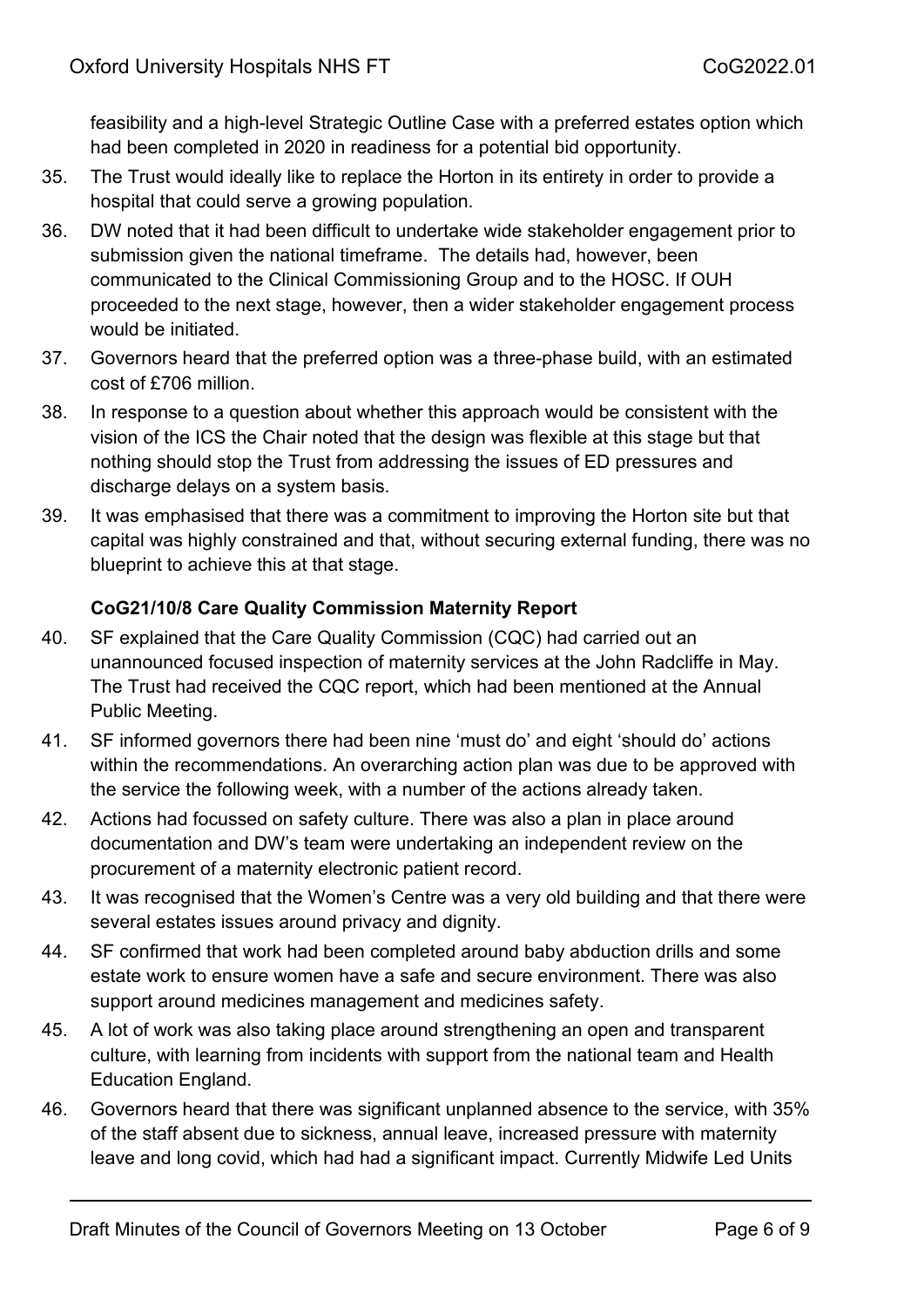were suspended and this was reviewed fortnightly with the regional team. However seventeen new midwives were due to commence in post.

- 47. TS explained that he had been very impressed by the positive and comprehensive nature and speed of the response to the CQC review. He emphasised that it was important to note that the CQC had found many positives in the service, particularly in relation to safety and staff attitude and knowledge. He felt confident that the Trust had set about the required tasks quickly and commended SF and her team for bringing everything together.
- 48. The Chair noted that there were longstanding challenges which would take time to turn around, however, the CQC recognised that progress was being made.
- 49. CG expressed disappointment that problems had been highlighted by a whistleblower and concern at the issues with infection control and hygiene. She noted that it was very concerning that there was no bereavement room for bereaved parents and that this was not consistent with the Trust's values. CG suggested that the Trust visit units with outstanding ratings to learn from their approach.
- 50. SF clarified that the Board had been aware of these problems before the CQC visit and that the key issues had been flagged up with a series of actions already in train when the whistleblower went to the CQC. SF agreed that a dedicated bereavement room was needed and was disappointed with the review, but the said the Trust was working to correct the issues identified.
- 51. It was noted that staff had been able to raise concerns through the Freedom to Speak Up process and that some had done so. SF noted that her team also worked closely with the Maternity Voices Partnership.
- 52. Ruby asked what arrangements were in place to allow midwives to prescribe pain relief directly. SF explained that the Trust do have midwives who can prescribe to give pain relief while waiting for a prescription, along with epidurals given by anaesthetists, so there should be no delay in giving pain relief.
- 53. The Council noted this briefing on the response to the CQC Report.

# **CoG21/10/9 Future Arrangements for Meetings of the Council and its Committees**

- 54. MH fed back on this discussion as the Chair of the Working Group and explained that there were three main recommendations.
- 55. MH explained that there had been a strong view that governors wished to return to face-to-face Council of Governors meetings when possible. However, it was agreed that there were significant benefits to continuing holding both seminars and committee meetings online.
- 56. It was also noted that governors welcome the opportunity to interact with non-executive directors informally, away from formal meetings. Governors felt that the 'virtual coffees' with non-executives had been very helpful.
- 57. JM reported that it was hoped that the next meeting in January could be face-to-face.
- 58. The Council of Governors **supported** the recommendations that: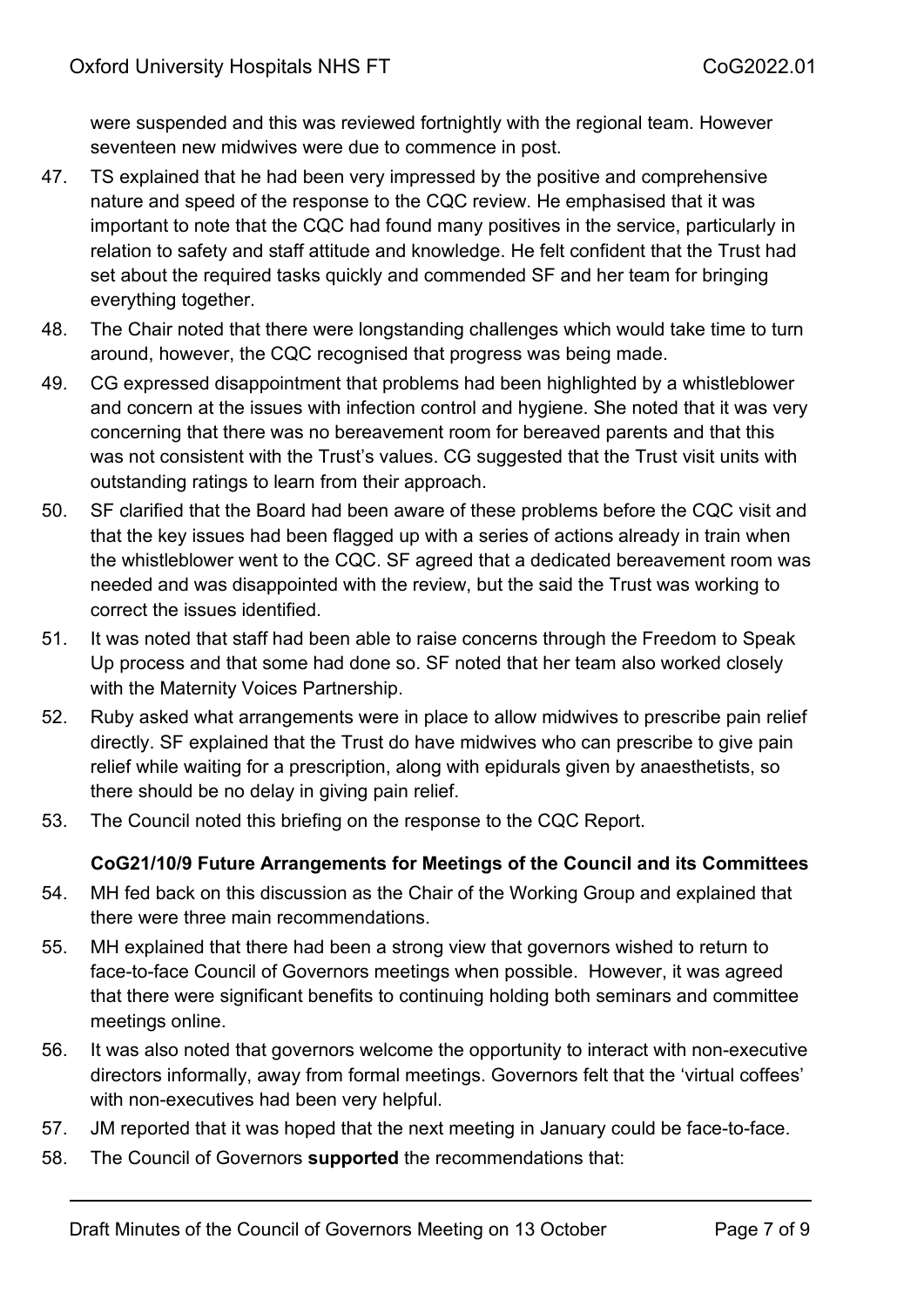- full meetings of the Council of Governors should return to being in person as soon as this is judged to be safe and practical;
- governor seminars should take place virtually unless particular sessions merit inperson attendance; and
- meetings of governor committees should generally continue to take place virtually.

### **CoG21/10/10 Report from the External Audit Working Group**

- 59. PHP introduced the paper, noting that the terms of reference were consistent with those that had been used previously.
- 60. Governors heard that the tender process had been initiated and that they would be kept updated.
- 61. MH, SK and NR were thanked for their support for the process.
- 62. The Council of Governors approved the Terms of Reference for the Working Group and noted the progress made.

### **CoG21/10/11 Performance, Workforce and Finance Committee Report**

- 63. CG noted that the key issues discussed by the Committee had been mentioned during the course of the meeting.
- 64. It was noted that two new governors had been in attendance for the Committee's meetings and that their input and perspectives had been valued by existing Committee members.
- 65. The Council heard that the Trust was exploring the use of the BOB ICS outpatient referral hub and was piloting a system to enable regular electronic contact with patients to establish whether their condition had changed.

# **CoG21/10/12 Patient Experience, Membership and Quality Committee Report**

- 66. SJD reported that PEMQ had received a presentation from Maryam and Ruby from the Young People's Executive (YiPpEe) in July. They reported on the group's activities during COVID all which had taken place online. These had included the use of text messaging as a route for feedback from patients and parents.
- 67. The Council also noted that YiPpEe was exploring expanding the age range of patients with which it engaged from 11-18 to 8-25.
- 68. Governors noted that following the July seminar PEMQ was looking at ways in which governors could engage with their membership communities.
- 69. At its September meeting the Committee discussed the Trust's management of sepsis. It had also discussed the Trust's DNA CPR policy where the Trust was adopting the Protect, Respect and Connect approach to put patients and their relatives at the centre of all discussions and decisions about resuscitation.
- 70. PEMQ had also looked at the visiting guidelines and the ways in which relatives were able to keep in touch under the current visiting policy.